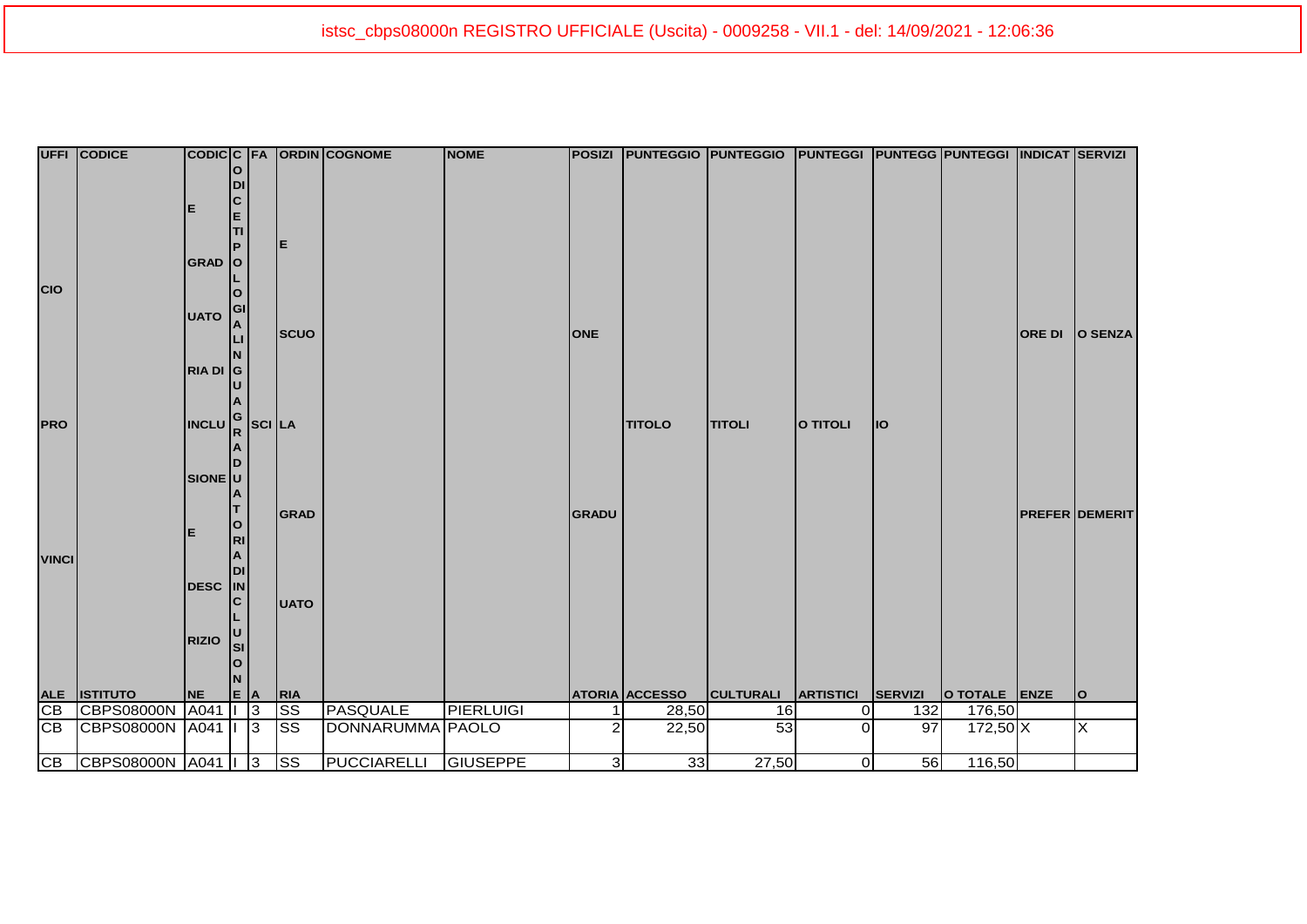| СB              | CBPS08000N   A041       3 |      |                 | ISS                    | <b>CIANFAGNA</b>     | <b>FABIO</b>      | $\vert$         | 29              | 34              | ΟI             | 45              | 108             |   |
|-----------------|---------------------------|------|-----------------|------------------------|----------------------|-------------------|-----------------|-----------------|-----------------|----------------|-----------------|-----------------|---|
| IСB             | ICBPS08000N IA041 II      |      | $\overline{3}$  | SS                     | <b>D'ANGELO</b>      | <b>ANGELA</b>     | 5 <sub>l</sub>  | 26              | 42              | $\Omega$       | 30              | $98$ X          |   |
| CВ              | CBPS08000N A041           |      | $\mathsf{I}3$   | <b>SS</b>              | <b>LASTELLA</b>      | <b>DARIO</b>      | $6 \mid$        | 25,50           | 6               | $\Omega$       | 50              | 81,50           |   |
| CB              | CBPS08000N A041           |      | $\vert$ 3       | lss                    | <b>CASSETTA</b>      | <b>SEBASTIANO</b> | $\overline{7}$  | 20,50           | 18              | $\Omega$       | 42              | $80,50$ X       |   |
| CB              | CBPS08000N A041           |      | $\vert$ 3       | <b>SS</b>              | <b>TALARICO</b>      | <b>DONATELLA</b>  | 8 <sup>1</sup>  | 20              | 10,50           | $\Omega$       | 42              | $72,50$ X       | X |
| CB              | CBPS08000N   A041   I     |      | $\vert$ 3       | <b>SS</b>              | <b>ZAPPONE</b>       | <b>NICOLA</b>     | $\overline{9}$  | 33              | 2,50            | $\Omega$       | 36              | $71,50$ X       | X |
| CB              | CBPS08000N   A041   I     |      | $\vert$ 3       | lss                    | <b>AURISICCHIO</b>   | <b>CLAUDIA</b>    | 10 <sub>1</sub> | $\overline{33}$ | 5,50            | $\Omega$       | 29              | $67,50$ X       |   |
| CВ              | CBPS08000N   A041   I     |      | $\vert$ 3       | lss                    | <b>TADDEO</b>        | <b>ILARIA</b>     | 11              | 33              | 5               | $\overline{0}$ | 28              | $66$ X          |   |
| <b>CB</b>       | CBPS08000N A041 I         |      | $\vert$ 3       | lss                    | <b>GAROFALO</b>      | <b>ROSARIO</b>    | $\overline{12}$ | 16              |                 |                | 48              | 64              |   |
|                 |                           |      |                 |                        |                      | <b>MICHELE</b>    |                 |                 |                 |                |                 |                 |   |
| ICB.            | <b>CBPS08000N</b>         | A041 | $\vert$ 3       | ISS                    | <b>FRATIANNI</b>     | <b>MARIANNA</b>   | 13              | 33              | 0,50            | $\overline{0}$ | 27              | 60,50           |   |
| CB              | CBPS08000N A041   3       |      |                 | lss                    | <b>STRAZZA</b>       | <b>ANNACHIARA</b> | 14              | $\overline{29}$ | 25              | $\Omega$       | 6               | $60\text{X}$    |   |
| <b>CB</b>       | CBPS08000N A041   3       |      |                 | Iss                    | <b>BOFFA</b>         | <b>NATALINO</b>   | 15              | 33              | $\overline{24}$ | ΩI             | ΩI              | $57$ $X$        |   |
|                 |                           |      |                 |                        |                      | <b>DANIELE</b>    |                 |                 |                 |                |                 |                 |   |
| CВ              | CBPS08000N A041           |      | $\vert$ 3       | lss                    | PETRELLA             | <b>NICOLETTA</b>  | 16              | 33              | 4               | $\overline{0}$ | 18 <sup>l</sup> | $55\text{X}$    | X |
| <b>CB</b>       | CBPS08000N   A041         |      | $\overline{3}$  | lss                    | <b>IAPALUCCI</b>     | <b>ROBERTO</b>    | 17              | $\overline{33}$ | 0               | $\Omega$       | 18              | $\overline{51}$ |   |
| CB              | CBPS08000N   A041         |      | $\overline{13}$ | <b>SS</b>              | <b>MAGNIFICO</b>     | <b>MARCO</b>      | 18              | $\overline{33}$ | 16              | $\Omega$       | 0               | 49              |   |
| CB              | CBPS08000N   A041         |      | $\overline{13}$ | SS                     | <b>PANGIONE</b>      | <b>LUIGI</b>      | 19              | 33              | 12              | $\Omega$       |                 | $46 \times$     |   |
| CB              | CBPS08000N A041           |      | $\mathsf{I}3$   | <b>SS</b>              | <b>GEREMIA</b>       | <b>SALVATORE</b>  | 20              | 33              | 13              | $\Omega$       | $\Omega$        | 46              |   |
| CB              | CBPS08000N A041           |      | $\vert$ 3       | <b>SS</b>              | <b>VIGNALI</b>       | <b>GIOVANNI</b>   | $\overline{21}$ | 25,50           | $\Omega$        | $\Omega$       | 18              | $43,50$ X       |   |
| CB              | CBPS08000N   A041         |      | $\sqrt{3}$      | SS                     | <b>BENADUCE</b>      | <b>GIUSY</b>      | $\overline{22}$ | 28,50           | 0,50            | $\Omega$       | 12              | $41$ $X$        |   |
| $\overline{CB}$ | CBPS08000N A041           |      | $\vert$ 3       | SS                     | <b>MARRAPESE</b>     | <b>MAURO</b>      | $\overline{23}$ | 27,50           | 0,50            | $\Omega$       | 12              | $40 \times$     |   |
| CB              | CBPS08000N   A041         |      | $\vert$ 3       | lss                    | <b>TRONCA</b>        | <b>CLAUDIO</b>    | 24              | 20              | 6               | $\Omega$       | 14              | 40              |   |
| CB              | CBPS08000N A041           |      | $\vert$ 3       | lss                    | <b>TESTA</b>         | <b>MICHELE</b>    | 25              | 28              | 5,50            | $\overline{0}$ | 6               | 39,50           |   |
| CB              | CBPS08000N A041           |      | 13              | <b>SS</b>              | <b>GIACCI</b>        | <b>MAURIZIO</b>   | 26              | $\overline{27}$ | 0,50            | $\Omega$       | 12              | 39,50           |   |
| CВ              | CBPS08000N   A041         |      | 13              | <b>SS</b>              | <b>PAVONE</b>        | <b>LUIGI</b>      | $\overline{27}$ | 24,50           | 12              | $\Omega$       | $\Omega$        | 36,50           |   |
| <b>CB</b>       | CBPS08000N   A041   I     |      | -13             | ISS                    | COLAVECCHIO DOMENICO |                   | 28              | 33              | 0,50            | $\Omega$       | $\Omega$        | 33,50           |   |
|                 |                           |      |                 |                        |                      |                   |                 |                 |                 |                |                 |                 |   |
| ICB.            | CBPS08000N A041           |      | $\vert$ 3       | lss                    | <b>MURENA</b>        | <b>PAOLA</b>      | 29              | 33              | 0,50            | $\overline{0}$ | $\Omega$        | 33,50           |   |
| <b>CB</b>       | CBPS08000N   A041   I     |      | $\vert$ 3       | lss                    | <b>ARNESANO</b>      | <b>ANTONIO</b>    | 30 <sub>o</sub> | 33              | $\Omega$        | $\Omega$       | $\Omega$        | $33 \times$     |   |
| CВ              | CBPS08000N   A041         |      | $\vert$ 3       | ISS                    | <b>CORBO</b>         | LUCIANO           | 31              | 33              | 0               | $\overline{0}$ | $\Omega$        | 33              |   |
| CB              | CBPS08000N A041           |      | $\vert$ 3       | $\overline{\text{ss}}$ | <b>CIAMPI</b>        | <b>FRANCESCO</b>  | 32              | 25              | 6               | $\Omega$       | $\Omega$        | 31              |   |
| CВ              | CBPS08000N   A041         |      | $\overline{3}$  | <b>SS</b>              | <b>BOSCO</b>         | <b>GIANFRANCO</b> | 33              | $\overline{18}$ | 0               | $\Omega$       | 12              | $30\text{X}$    |   |
| CВ              | CBPS08000N   A041         |      | 13              | <b>SS</b>              | <b>D'ANGELO</b>      | <b>DAVIDE</b>     | 34              | 27,50           | $\overline{c}$  | $\Omega$       | $\Omega$        | 29,50           |   |
| <b>CB</b>       | CBPS08000N A041           |      | $\vert$ 3       | lss                    | <b>D'ONOFRIO</b>     | <b>LUIGI</b>      | 35              | 21,50           | $\overline{7}$  | $\Omega$       | $\Omega$        | 28,50           |   |